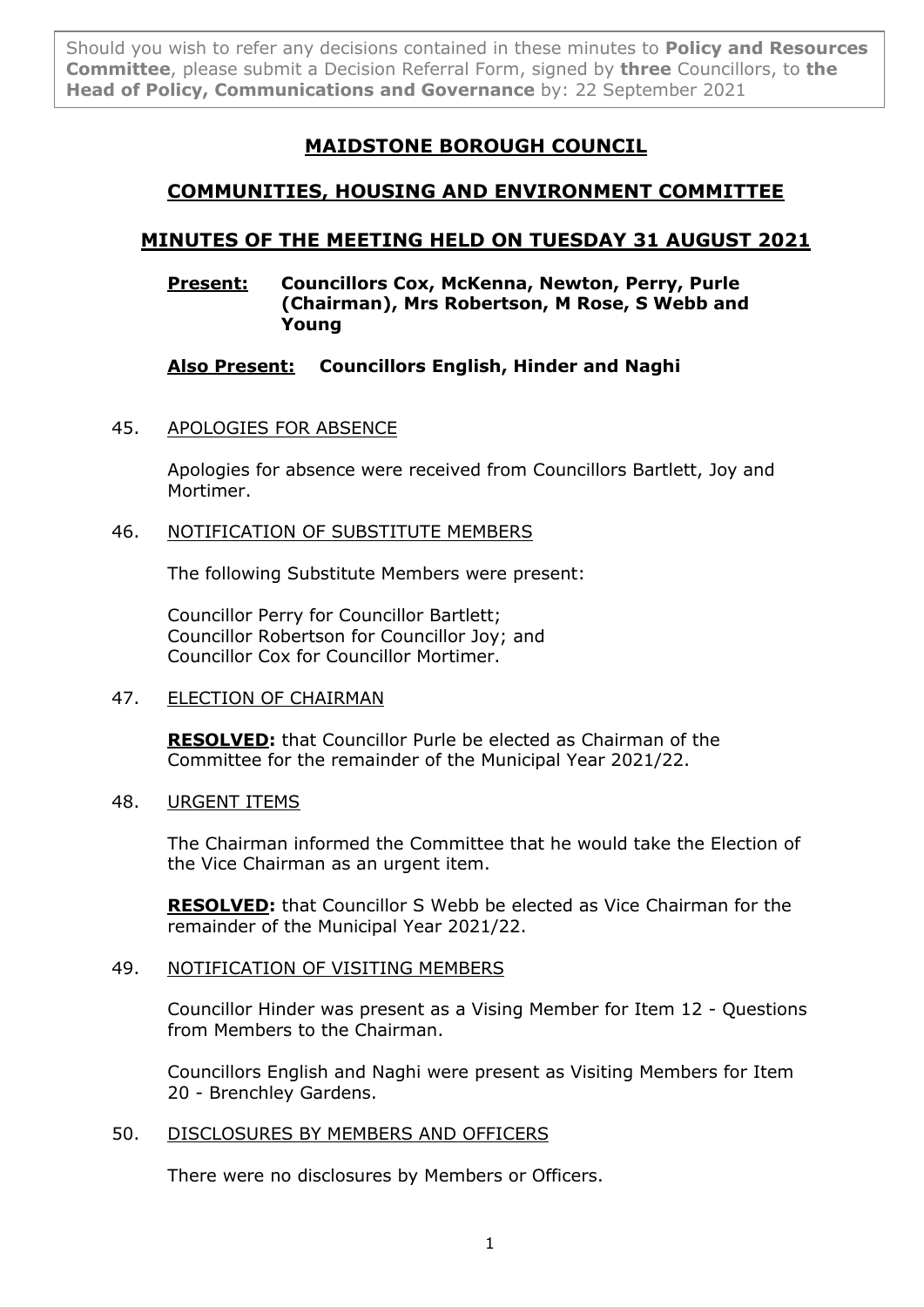#### 51. DISCLOSURES OF LOBBYING

There were no disclosures of lobbying.

#### 52. EXEMPT ITEMS

**RESOLVED:** that all items be taken in public as proposed.

#### 53. MINUTES OF THE MEETING HELD ON 29 JUNE 2021

**RESOLVED:** that the Minutes of the meeting held on 29 June 2021 be approved as a correct record and signed.

#### 54. PRESENTATION OF PETITIONS

There were no petitions.

#### 55. QUESTIONS AND ANSWER SESSION FOR MEMBERS OF THE PUBLIC

There was one question from a member of the public.

Question from Sue Gullett, on behalf of Maidstone Climate Emergency Network, to the Chairman of the Communities, Housing and Environment Committee:

*'We would like to thank MBC for participating in the No Mow May scheme. I personally have particularly appreciated Church Green in Staplehurst, an area of which has been left uncut this year, and I've heard some positive comments about it from other residents.*

*We have also been heartened to see that this year many verges have been left largely uncut, with a resulting increase in wildflowers & insects. I gather that there have been some negative responses to No Mow May, and no doubt to the uncut verges, and that your committee will be asked to review lessons learnt.* 

*In line with your Biodiversity and Climate Change Action Plan section 8.4 do you agree that, in order to engage and inspire the wider public, information about schemes such as No Mow May needs to be eye catching & ideally on site? This would mean that anyone who, on first glance, sees untidiness and neglect is immediately made aware of the reasons and the wider benefits, thus helping to build stronger support for sustainable practices.'*

The Chairman responded to the question.

Sue Gullett asked the following supplementary question:

*'Is the Committee aware of the Road Verges campaign organised by the charity Plantlife? Plantlife provides information and resources for Councillors, including a PDF for producing posters.'*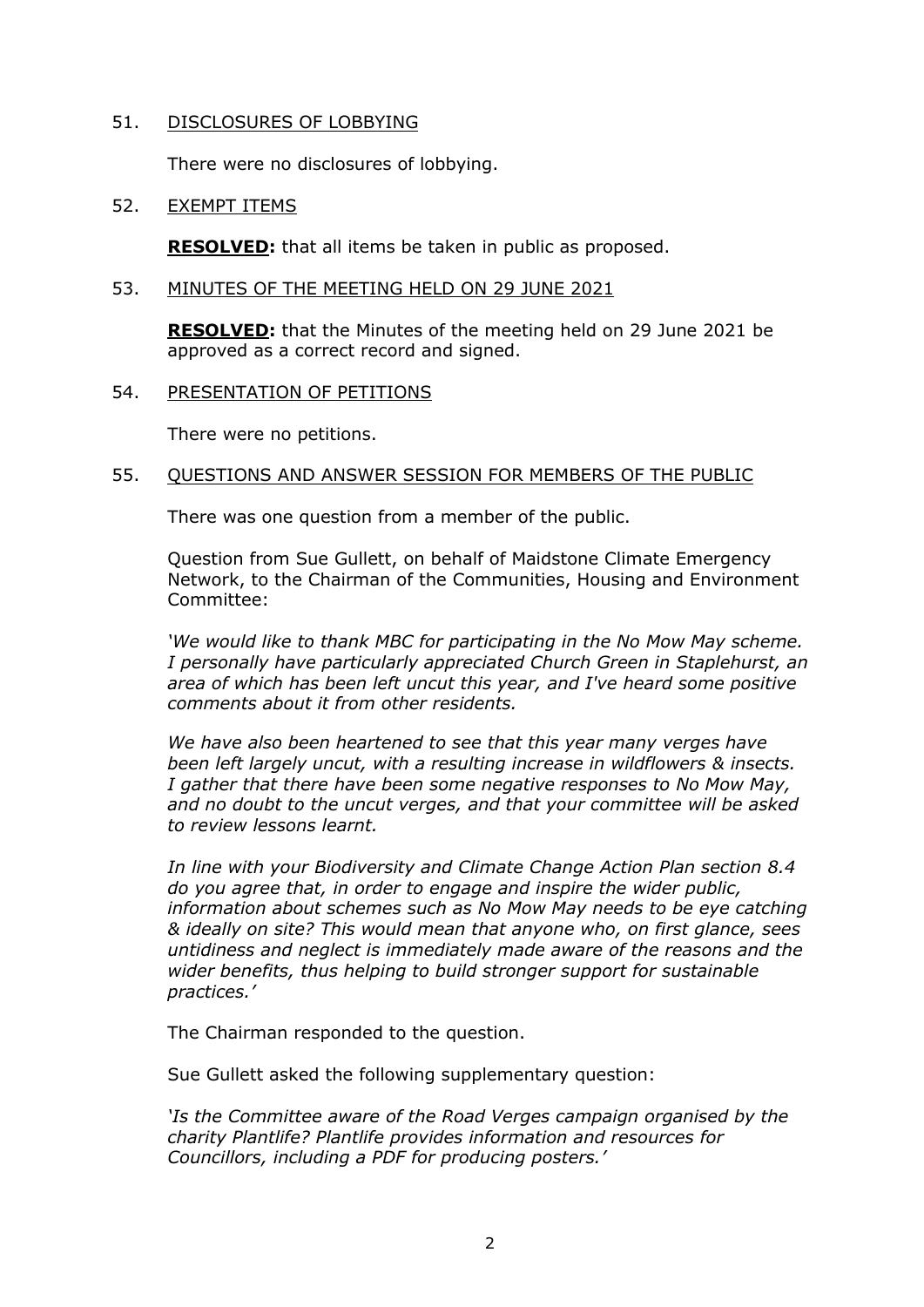The Chairman responded to the supplementary question.

The full response was recorded on the webcast and made available to view on the Maidstone Borough Council website.

To access the webcast, please use the link below:

<https://www.youtube.com/watch?v=Dh0LLfFFl9M&t=4679s>

## 56. QUESTIONS FROM MEMBERS TO THE CHAIRMAN

There was one question from a Member to the Chairman.

Councillor Hinder asked the following question:

*'I have received lobbying from a number of my ward residents regarding the "perceived outdated practice" of giving away live pets-namely Goldfish - as prizes.*

*Has this Council considered the effect of giving away animals as prizes and would it support a move to ban the giving of live animals as prizes in any form?*

*This outdated practice occurs on land owned by the Council and also on private land. Does this not therefore give clear indication that this Council condones this outdated practice?*

*Would this Council support National moves for an outright ban on the giving of live animals as prizes?'*

The Chairman responded to the question.

The full response was recorded on the webcast and made available to view on the Maidstone Borough Council website.

To access the webcast recording, please use the link below:

<https://www.youtube.com/watch?v=Dh0LLfFFl9M&t=4679s>

## 57. COMMITTEE WORK PROGRAMME

**RESOLVED:** that the Committee Work Programme be noted.

## 58. REPORTS OF OUTSIDE BODIES

There were no reports of Outside Bodies.

## 59. SOCIAL HOUSING PROVIDER PRESENTATION - GOLDING HOMES

Sue Chalkley, Interim Chief Executive, and Annmarie Roberts, Director of Operations, from Golding Homes presented their report to the Committee.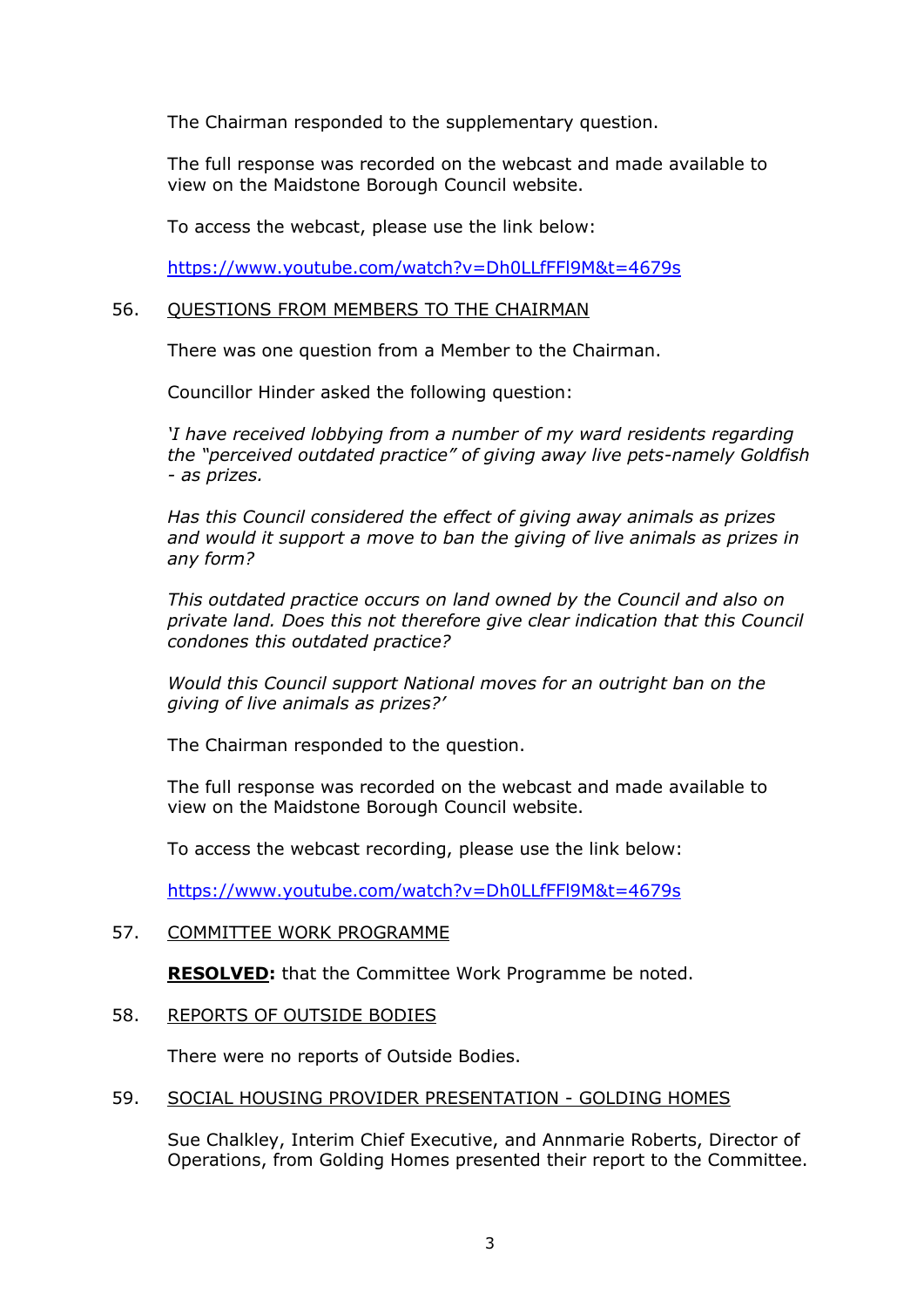An overview was given of the changes to the service throughout the last 18 months, which included the launch of a new campaign whereby all employees of Golding Homes went through customer service training. Repairs and maintenance had been carried out inhouse since February 2021 rather than by contractors, and complaints had since reduced by 50%. An increase in customer satisfaction had also occurred. The current business plan included an investment of £5.1 million in building and fire safety, and asset data was being collected as a step towards becoming net carbon zero by 2050.

In response to questions, it was explained that the majority of complaints related to repairs and maintenance. The impact of the pandemic on tenants in relation to the ongoing suitability of their allocated accommodation could be incorporated in the review of provision for older and vulnerable people.

The Head of Housing and Community Services commented that applications to transfer accommodation are administered by the Council through the Housing Register and data could be extracted as to the number of transfer requests received.

In response to further questions, it was explained that external consultants would be brought in to assist with preparation for the in-depth assessment relating to regulatory measures, which would take place in quarter four. The drop in customer satisfaction could be a result of the new system which better enabled residents to make complaints, and the key drivers for lower satisfaction were within estates and cleaning and caretaking services. An update to the Committee was requested to take place before the regulatory measures assessment.

Golding Homes had seven buildings within the Borough which would be applicable to the EWS1 process, and it was confirmed that works needed to be completed on all buildings in order for them to gain the EWS1 fire safety certificate.

**RESOLVED:** that the presentation be noted.

## 60. REFERENCE FROM THE POLICY AND RESOURCES COMMITTEE - LESSONS LEARNED FROM 'NO MOW MAY'

The Democratic Services Officer introduced the reference, which recommended that the Committee review the lessons learned from the 'No Mow May' Campaign.

**RESOLVED:** that lessons learned from the 'No Mow May' Campaign be reviewed within the Parks Delivery Plan for Biodiversity.

## 61. APPOINTMENT TO THE HOWARD DE WALDEN CENTRE

The Democratic Services Officer introduced the report, which outlined the steps taken to fill the Trustee vacancies to the Howard de Walden Centre.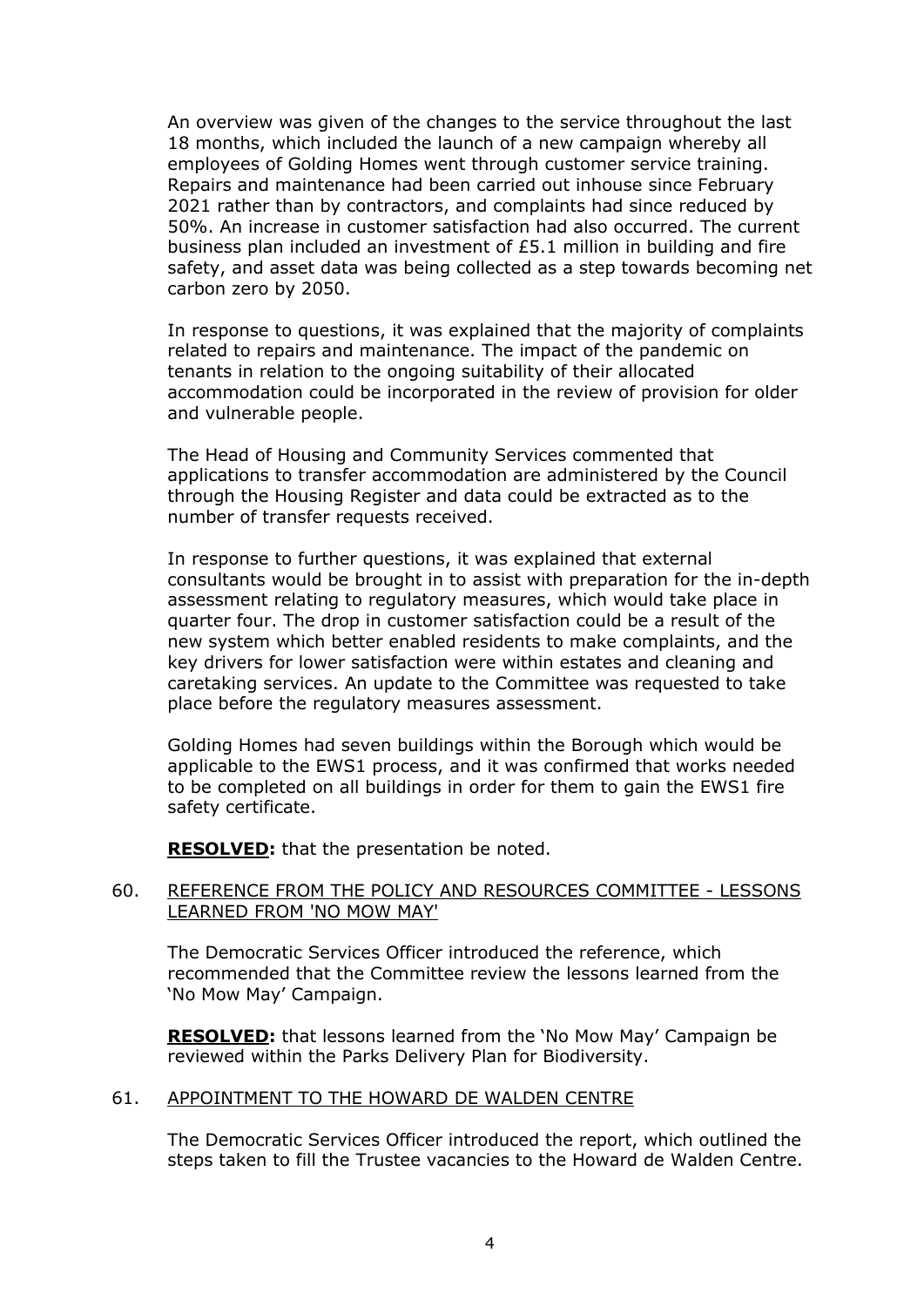A nomination form had been received from Councillor Cox and was appended to the report. Councillor English requested to be appointed to the outside body and outlined previous experience relevant to the role.

**RESOLVED:** that Councillors Cox and English be appointed as Trustees to the Howard de Walden Centre for a term of four years.

#### 62. RECOVERY AND RENEWAL ACTIONS

The Head of Policy, Communications and Governance introduced the report which outlined the Council's action plan for recovery and renewal from the Covid-19 Pandemic following the allocation of £860,000 in unringfenced grants to the Council. The Committee was asked to consider the actions proposed and raise any new actions for consideration by the Policy and Resources Committee. A community resilience fund had been proposed whereby one-off payments could be accessed by voluntary and community sector organisations via the drafted application form, to fund projects that would benefit Maidstone residents.

In response to questions, the Head of Policy, Communications and Governance confirmed that more detail could be sought regarding the suggested resources assigned to each proposed action, and explained that there would be regular progress and spending reports brought to the Committee. If a change was recommended to the allocated resource for any of the actions, this would need to be taken to the Policy and Resources Committee.

Concern was raised that smaller organisations may not meet the eligibility criteria set out in order to apply for funding through the Community Resilience fund, and more flexibility in paying successful bids was suggested. It was also raised that bids should be considered by way of a self-selected panel taken from the Committee Members.

**RESOLVED:** that feedback on the action plan be reported back to the Policy and Resources Committee for consideration at their meeting on 20 October 2021.

## 63. ENGLAND TREES ACTION PLAN UPDATE

The Biodiversity and Climate Change Officer introduced the report which was requested by the Committee at its meeting on 1 June 2021 and provided an update on initiatives including the action plan for tree planting activities across the Borough. The Woodland Trust would be working in Partnership with the Council to sustainably increase tree cover, and discussions would be initiated with local large landowners due to the limited areas for wide scale tree planting on the Council's estate. The Forestry Commission would also be creating a 127-hectare woodland within the Borough.

In response to questions, the Biodiversity and Climate Change Officer explained that planting would begin in the new year which would coincide with the planting season and welcomed suggestions for new planting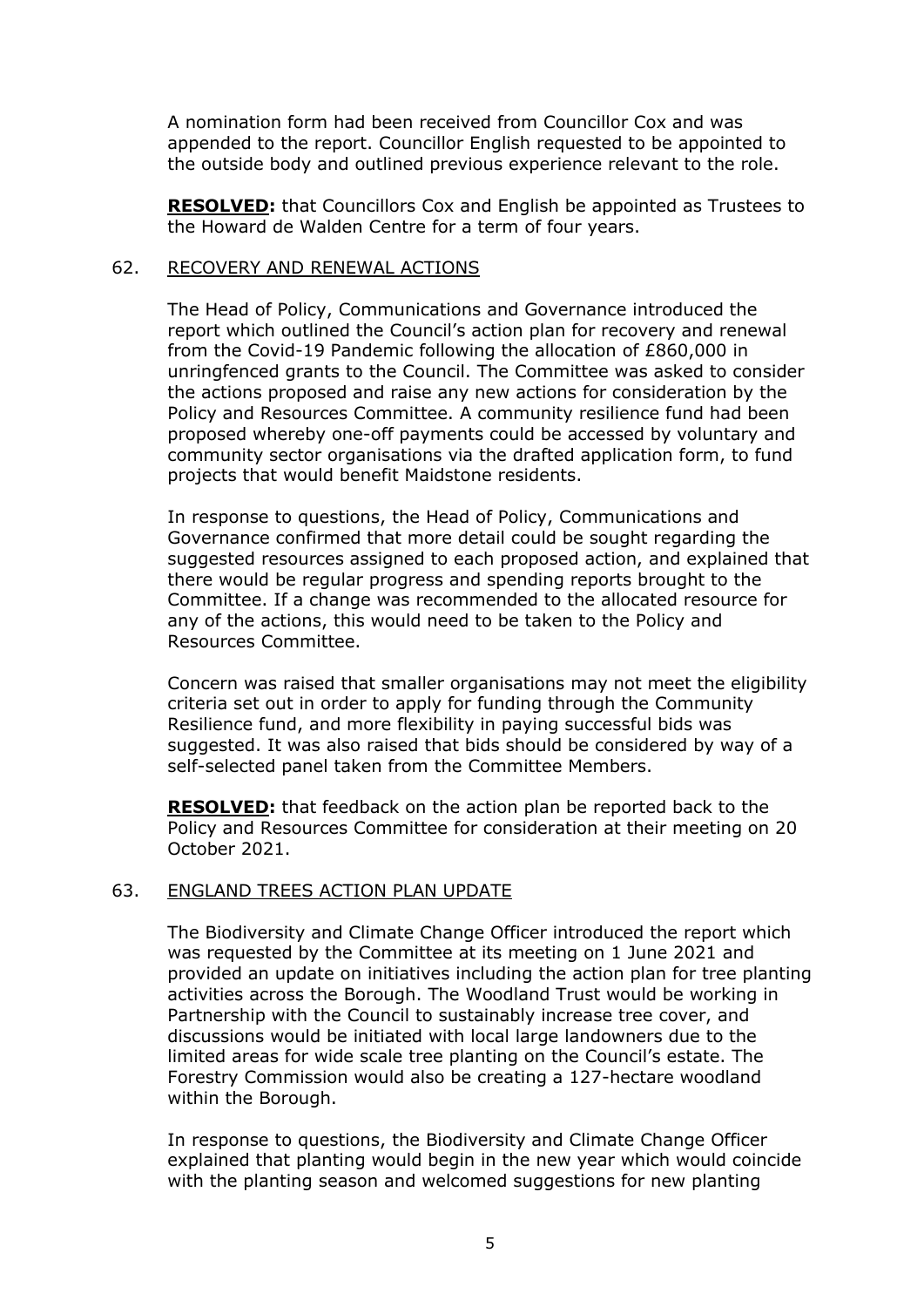initiatives. There would be close collaboration with the Planning Teams to avoid disruption to infrastructure and properties, and with strategic planning to ensure tree planting was included in new developments. A maintenance plan would mitigate the risks around trees being vandalised, with more developed trees being planted in public parks.

**RESOLVED:** that the report be noted.

# 64. BRENCHLEY GARDENS

The Community Protection Manager introduced the report which outlined steps taken to reduce the negative activity within the park.

In response to questions, the Head of Housing and Community Services explained that bringing a report to the Committee in November would allow time for discussion with park users. Brenchley Gardens was a standing item on the agenda at the relevant ward cluster meetings, which enabled a discussion with the relevant ward Members.

The Community Protection Manager commented that closing the park at night would not improve antisocial behaviour that mainly happened in the daytime. Consideration should be given to where displaced groups would go if the park was not accessible and how that would affect the ability to safeguard the young people involved.

# **RESOLVED:** that

- 1. The approach set out in the report to address community safety concerns and create a more positive environment at Brenchley Gardens be endorsed;
- 2. An update report be provided by the Head of Housing and Community Services to the Committee at their meeting on 30 November 2021;
- 3. Officers be asked to pursue further and bring forward firm proposals and costings in the next Committee report as to:
	- a. Securing and locking the grounds at night;
	- b. Additional CCTV coverage;
	- c. Additional lighting at night; and
	- d. Securing the bandstand; and
- 4. Officers be asked to meet with interested Members to discuss landscaping and biodiversity matters and to include any resulting actions and proposals when reporting to the Committee on the Parks Delivery Plan for Biodiversity.

## 65. COMMUNITY SAFETY PLAN TIMETABLE

The Head of Housing and Community Services introduced the report, which proposed the timetable for the new three-year plan to go to Council